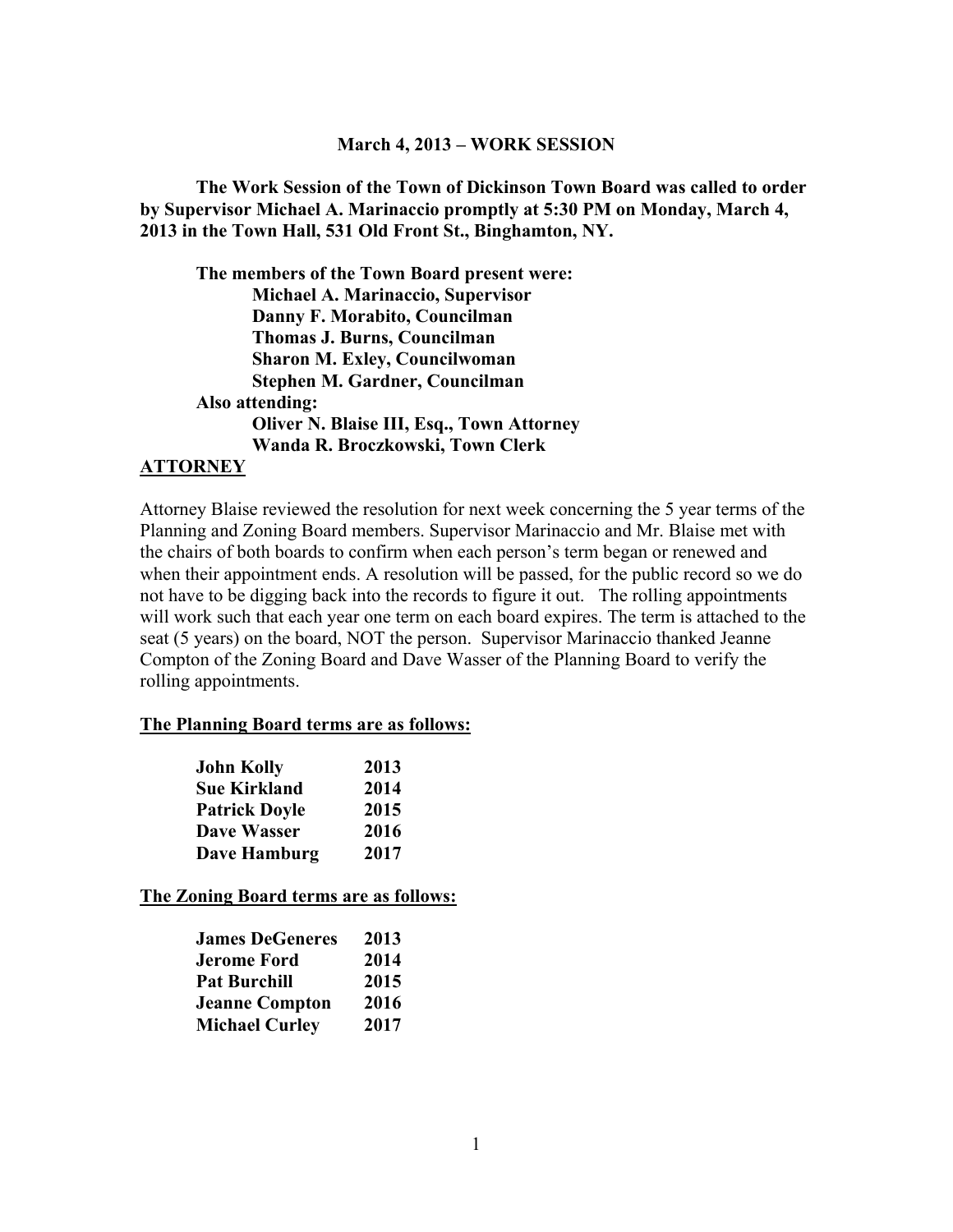## **UNIFORM TRAFFIC TICKET WITH VILLAGE**

Regarding the uniform traffic ticket with the Village, we are waiting for the court to respond to the latest round of approved revisions having already gone through the village and the town attorneys.

## **VILLAGE OF PORT DICKINSON WAYNE AVENUE SEWER/WATER PIT AGREEMENT**

Attorney Blaise is waiting confirmation from Attorney Kline of any changes to the Village of Port Dick water sewer pit agreement for the Wayne Avenue pumping station. Engineer for the Town Ron stated he spoke to Mr. Kline who was in agreement. We could vote on it in March or in April. It will take effect in June so we are ahead of schedule on this matter.

## **DELINQUENT WATER/SEWER ACCOUNT OF THE TRAVELERS HOTEL, 650 OLD FRONT STREET**

As of February  $18<sup>th</sup>$  the water and sewer bill was due from The Hotel Travelers, the 'Super 8' on Old Front Street in the amount of \$10,399.12. Beverly Wike, who handles the billing, gave a detailed report regarding all delinquent amounts for this billing cycle, totaling \$51,584.00. Of these 187 accounts on the list, all started at zero as of 1/1/2013 because the prior year delinquencies had been levied to taxes. There were 122 accounts re-levied on the 2013 list with the majority being residents.

A lengthy discussion ensued about delinquent water and sewer accounts for commercial and residential users. After hearing the reports some comments were made by board members. Councilman Burns confirmed as long as we get our money, this should be our only concern and Councilman Morabito stated the residents are following the delinquent process and not doing anything illegal. Councilwoman Exley stated it may not matter if the penalty were to increase as it's usually the same accounts. Councilman Gardner agreed it would not make a difference since some people just live like this paying penalties. All agreed to not change anything. It would only make more work shutting off their water and processing delinquent penalty bills. Supervisor Marinaccio stated we may have to wait longer for our money but we always get our money back through the Broome County Real Property tax refund process.

#### **270 GLENWOOD ROAD \$5K MARCHUSKA BROTHERS PROPERTY ESCROW REIMBURSEMENT**

A resolution will be needed at the next week's regular meeting to process an escrow deposit check in the amount of \$5,000.00. Attorney Blaise received a written request from the Project Manager of the Marchuska Brothers property at 270 Glenwood Road that they will not be doing anything further on this site. Supervisor Marinaccio commented he saw a for sale sign on a property the property with an asking price of \$250,000.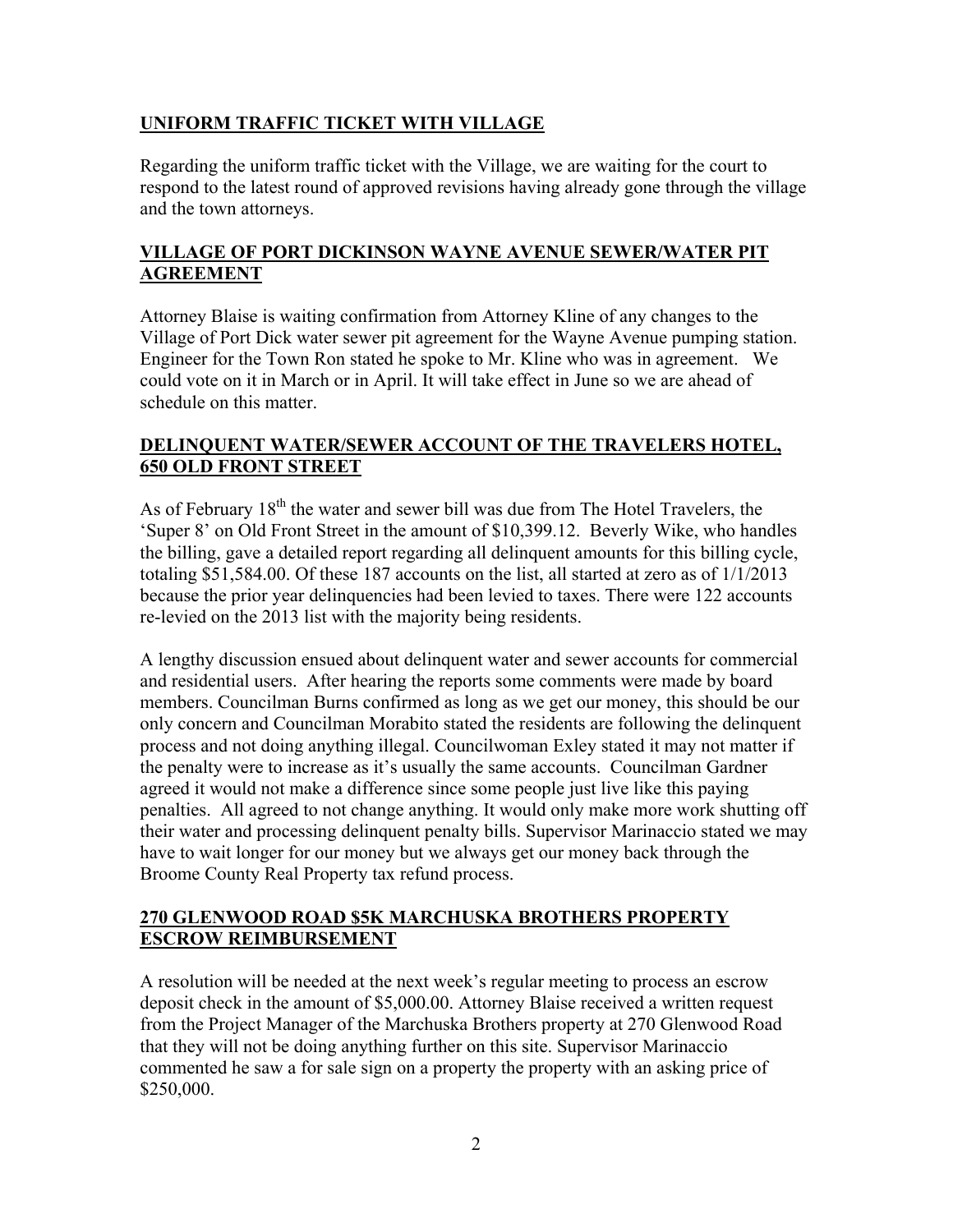## **SUPPORTING SUSQUEHANNA RAIN AND STREAM GAUGES**

Attorney Blaise provided a draft resolution to support funding for the Susquehanna Rain and Stream Gauges. The County is recommending the towns and villages pass a resolution because the federal government wants to do away with maintaining the gauges. It is estimated the cost is between \$25K and \$40K. Currently we have the support of Congressman Richard Hanna and Senator Charles Schumer in favor of keeping them at their current monitoring station. The Town Board feels we need to keep gauges because when the waters are rising it gives us an idea how much time we have to get ready.

## **JUSTICE ANNETTE SLOCUM RETIREMENT and RECOMMEND APPOINTMENT OF LINDA COOPER TOWN JUSTICE**

Justice Annette Slocum retired March  $1<sup>st</sup>$  after 36 years on the bench. The Board would like to appoint someone to take her place. The work load in the court is tremendous so we need to make an appointment as soon as possible. The person would have to run in the November 2013 election and hold the position for four (4) years from 2014 - 2018. For the first time in a long time, the two (2) justices will have staggered elections. In the recent past it has always been they both run at the same time at election time. Councilman Morabito inquired what the salary would be for this appointed justice and to look into if it is set for the year or term. The salary will be verified by Supervisor Marinaccio and Attorney Blaise.

Supervisor Marinaccio has a resume' for Attorney Linda L. Cooper of the Town of Dickinson for consideration as an appointment to replace Judge Slocum. Supervisor Marinaccio requests consideration to appoint her. Attorney Cooper comes highly recommended by Attorney Blaise and Justice Gregory Gates. A resolution will be passed to appoint her at the next Town Board meeting. All board members are in agreement.

# **CHAIR**

# **17 Market Street**

17 Market Street has had more serious problems. There was a stabbing resulting in an arrest on multiple felonies.

#### **ROGERS MT. WAY BUILD 1,000 FOOT ACCESS ROAD PHELPS STREET TO N. MOELLER STREET**

Supervisor Marinaccio stated the status of the proposed Phelps St. rail plan for a future road. Also, we now have the assessments for 50 N. Broad Street of five (5) properties which may be helpful for the Phelps Road project.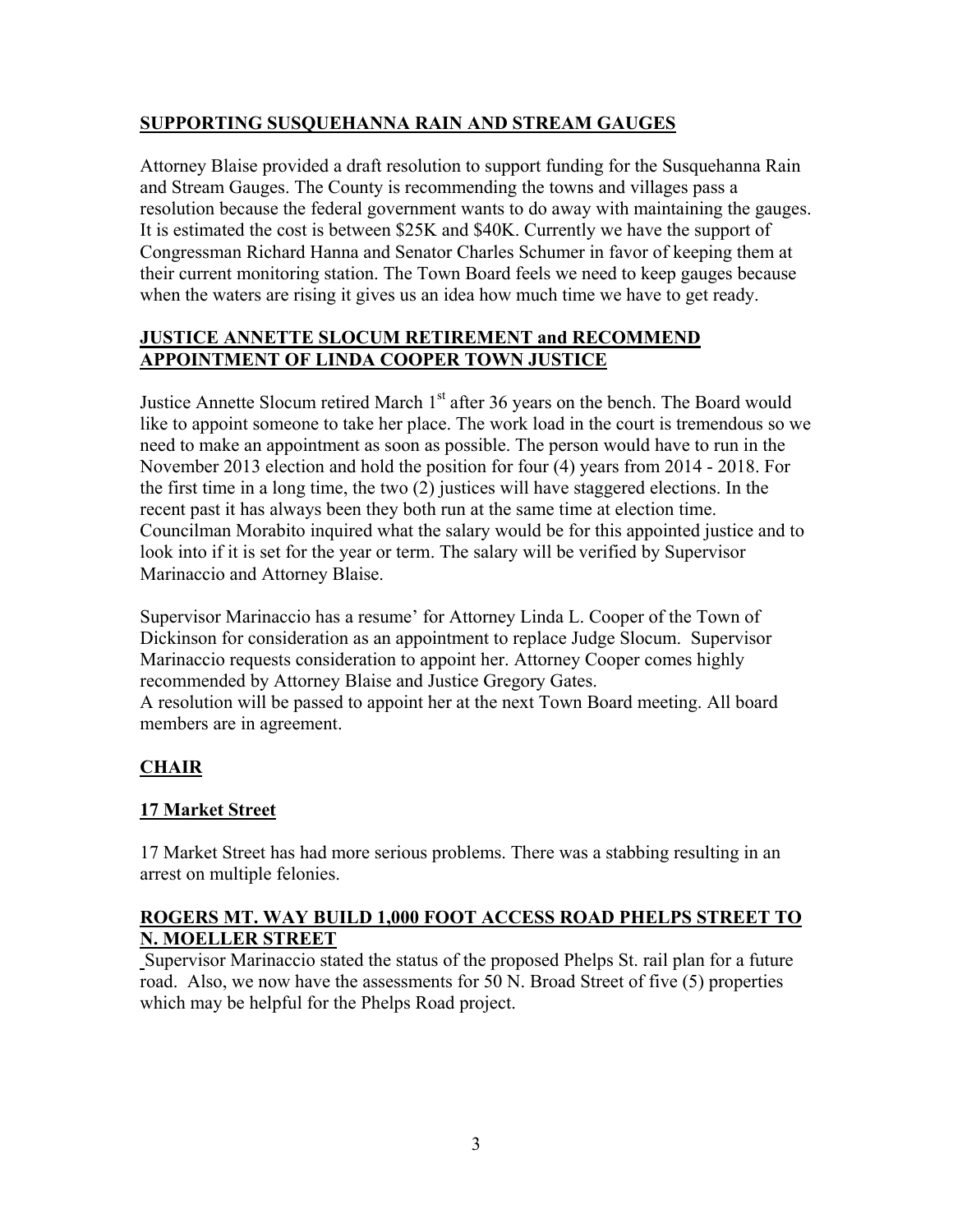### **2013 NEWSLETTER**

Supervisor Marinaccio reviewed the status of articles submitted. If you still need to write one to please submit it to Supervisor Marinaccio or Councilman Morabito.

## **SUPERVISOR AND COUNCILMAN GARDNER ATTENDED TRAINING MEETING**

Supervisor Marinaccio reported that he and Councilman Gardner learned a lot from the annual training in New York City.

#### **Highlights:**

- The TOD is already doing some of the recommendations.
- Networked with those from other municipalities.

# **REVIEW OF DISPOSAL FEE FOR TIRES AT CLEANUP DAY**

No tires being accepted to landfill. There is a charge of \$3 or \$4 per tire. Councilman Morabito thought we should take them since we want to encourage residents cleaning up their properties. After discussion on the topic we agree to take them on our annual cleanup day.

# **COUGHLIN & GERHART BOOT-CAMP TRAINING**

Invitations were E-mailed to all officials of zoning and planning boards. Saturday March  $16^{th}$ , from 8:30-11:30 followed by a tour of the new offices located at 99 Corporate Drive, Kirkwood. This is an opportunity for members of the zoning and planning board members to receive their education credits. Those interested should see the town clerk, Wanda Broczkowski for registration information.

#### **ASSESSED VALUES OF CONDEMNED PROPERTIES**

Supervisor Marinaccio was wondering, what is the next step for selling those properties that have been condemned and demolished. They include 13 Bellaire Avenue, 34/36 N. Broome Street and 213 Bevier Street (awaiting the County transfer). Commissioner Kie is getting inquiries on their final status. No specific requirements on the sale, although we cannot give the properties away. It's possible to trade with another municipality or a person of relatively equal value.

# **DEC AUDIT MARCH 4, 2013**

The DEC performed an audit here and those present were Engineer for the Town, Lake, Public Works Commissioner and Supervisor Marinaccio. We have been working hard at ensuring we are within the required guidelines. The MS4 auditor was quite impressed and happy with the MS4 program our Town has in place.